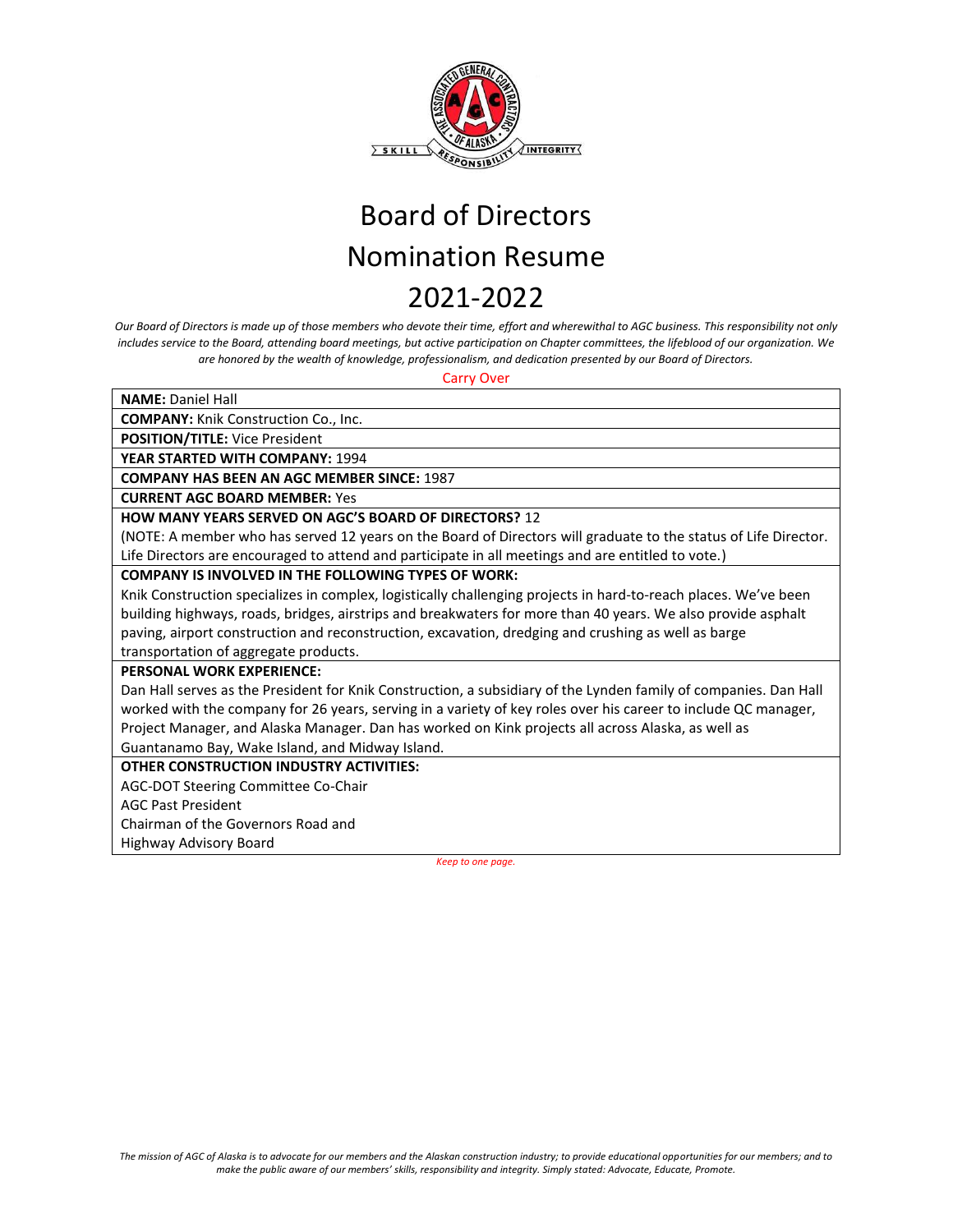

*Our Board of Directors is made up of those members who devote their time, effort and wherewithal to AGC business. This responsibility not only includes service to the Board, attending board meetings, but active participation on Chapter committees, the lifeblood of our organization. We are honored by the wealth of knowledge, professionalism, and dedication presented by our Board of Directors.*

**NAME:** Marcus Trivette

**COMPANY:** Brice Incorporated

**POSITION/TITLE:** Construction Manager

**YEAR STARTED WITH COMPANY:** 2004

**COMPANY HAS BEEN AN AGC MEMBER SINCE:** 1988

**CURRENT AGC BOARD MEMBER:** Yes

## **HOW MANY YEARS SERVED ON AGC'S BOARD OF DIRECTORS?** 5

(NOTE: A member who has served 12 years on the Board of Directors will graduate to the status of Life Director. Life Directors are encouraged to attend and participate in all meetings and are entitled to vote.)

## **COMPANY IS INVOLVED IN THE FOLLOWING TYPES OF WORK:**

Heavy Civil Construction

**PERSONAL WORK EXPERIENCE:**

Over 20 years of construction and engineering experience in the State of Alaska.

**OTHER CONSTRUCTION INDUSTRY ACTIVITIES:**

AKDOT Steering Committee, to Present

Fairbanks Task Force Co-Chair, to Present

State of Alaska Workforce Investment Board member, 2015 to Present.

University of Alaska Fairbanks Civil and Environmental Engineering Advisory Board member, 2018 to Present.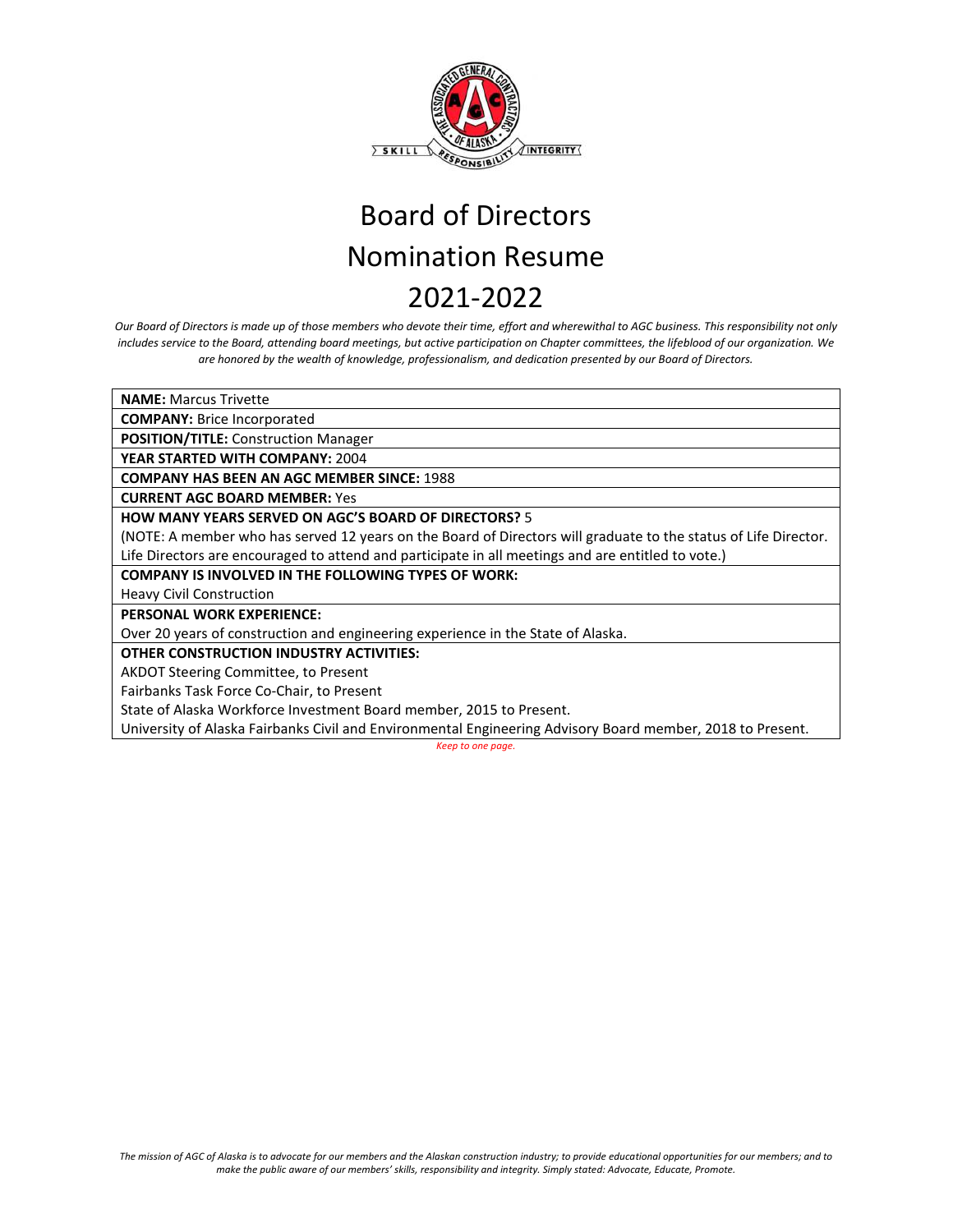

*Our Board of Directors is made up of those members who devote their time, effort and wherewithal to AGC business. This responsibility not only includes service to the Board, attending board meetings, but active participation on Chapter committees, the lifeblood of our organization. We are honored by the wealth of knowledge, professionalism, and dedication presented by our Board of Directors.*

| <b>NAME: Jeff D. Miller</b>                                                                                     |
|-----------------------------------------------------------------------------------------------------------------|
| <b>COMPANY:</b> Cruz Construction, Inc.                                                                         |
| <b>POSITION/TITLE: V.P.</b>                                                                                     |
| <b>YEAR STARTED WITH COMPANY: 2004</b>                                                                          |
| <b>COMPANY HAS BEEN AN AGC MEMBER SINCE: 2000</b>                                                               |
| <b>CURRENT AGC BOARD MEMBER: Yes</b>                                                                            |
| <b>HOW MANY YEARS SERVED ON AGC'S BOARD OF DIRECTORS? 3</b>                                                     |
| (NOTE: A member who has served 12 years on the Board of Directors will graduate to the status of Life Director. |
| Life Directors are encouraged to attend and participate in all meetings and are entitled to vote.)              |
| <b>COMPANY IS INVOLVED IN THE FOLLOWING TYPES OF WORK:</b>                                                      |
| <b>Heavy Civil Construction</b>                                                                                 |
| Oil Field Services                                                                                              |
| Logistics Management                                                                                            |
| Marine Transport                                                                                                |
| <b>PERSONAL WORK EXPERIENCE:</b>                                                                                |
| 2001 to 2004 – Wilder Construction                                                                              |
| 2004-Present - Cruz Construction, Inc.                                                                          |
| <b>OTHER CONSTRUCTION INDUSTRY ACTIVITIES:</b>                                                                  |
| AGC DOT/Steering Committee Co-Chair                                                                             |
| Alaska Laborers Trustee                                                                                         |
|                                                                                                                 |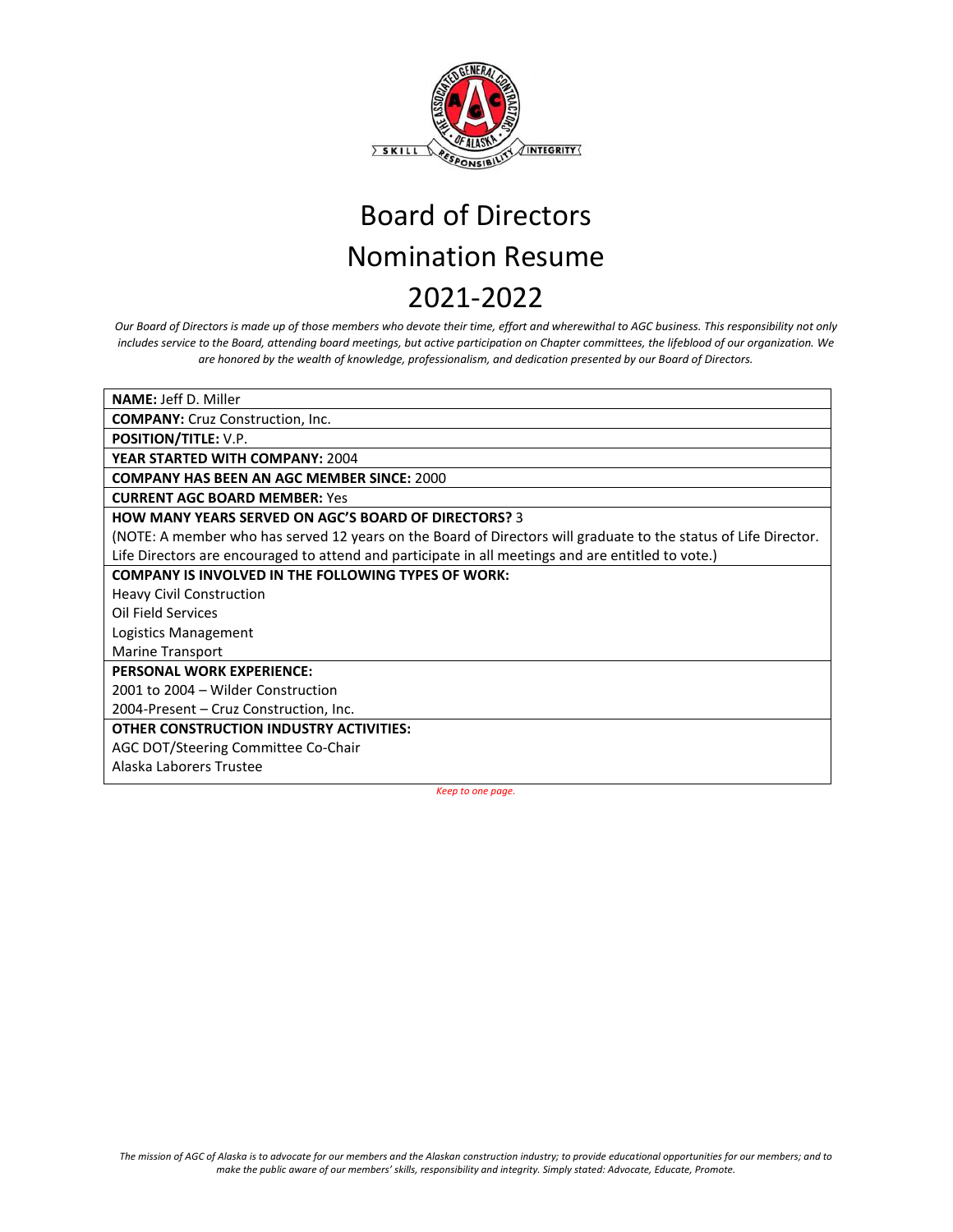

*Our Board of Directors is made up of those members who devote their time, effort and wherewithal to AGC business. This responsibility not only includes service to the Board, attending board meetings, but active participation on Chapter committees, the lifeblood of our organization. We are honored by the wealth of knowledge, professionalism, and dedication presented by our Board of Directors.*

**NAME:** Pat Harrison

**COMPANY:** Kiewit Infrastructure

**POSITION/TITLE:** Alaska Area Manager

**YEAR STARTED WITH COMPANY:** 1995

**COMPANY HAS BEEN AN AGC MEMBER SINCE:** 1957

**CURRENT AGC BOARD MEMBER: No**

**HOW MANY YEARS SERVED ON AGC'S BOARD OF DIRECTORS?** 0

(NOTE: A member who has served 12 years on the Board of Directors will graduate to the status of Life Director. Life Directors are encouraged to attend and participate in all meetings and are entitled to vote.)

## **COMPANY IS INVOLVED IN THE FOLLOWING TYPES OF WORK:**

Kiewit is a diverse engineering and construction organization with operations serving the building, industrial, mining, OGC, power, transportation, and water markets.

## **PERSONAL WORK EXPERIENCE:**

I grew up in Alaska working in the family contracting business in various craft capacities laboring, operating equipment, and running crews on heavy civil and infrastructure projects. In my Kiewit career I have held the positions of engineer, project engineer, senior engineer, estimator, superintendent, project manager, construction manager, and area manager working on a diverse cross-section of heavy civil and infrastructure projects across the western United States, Canada, and Alaska. In my current capacity I am responsible for all aspects of Kiewit's operations in Alaska. I have been fortunate to have been involved in a considerable number of alternative delivery projects throughout my career, primarily design-build and CMGC. I enjoy collaborating with partners and clients alike to solve challenges and successfully deliver projects.

**OTHER CONSTRUCTION INDUSTRY ACTIVITIES:**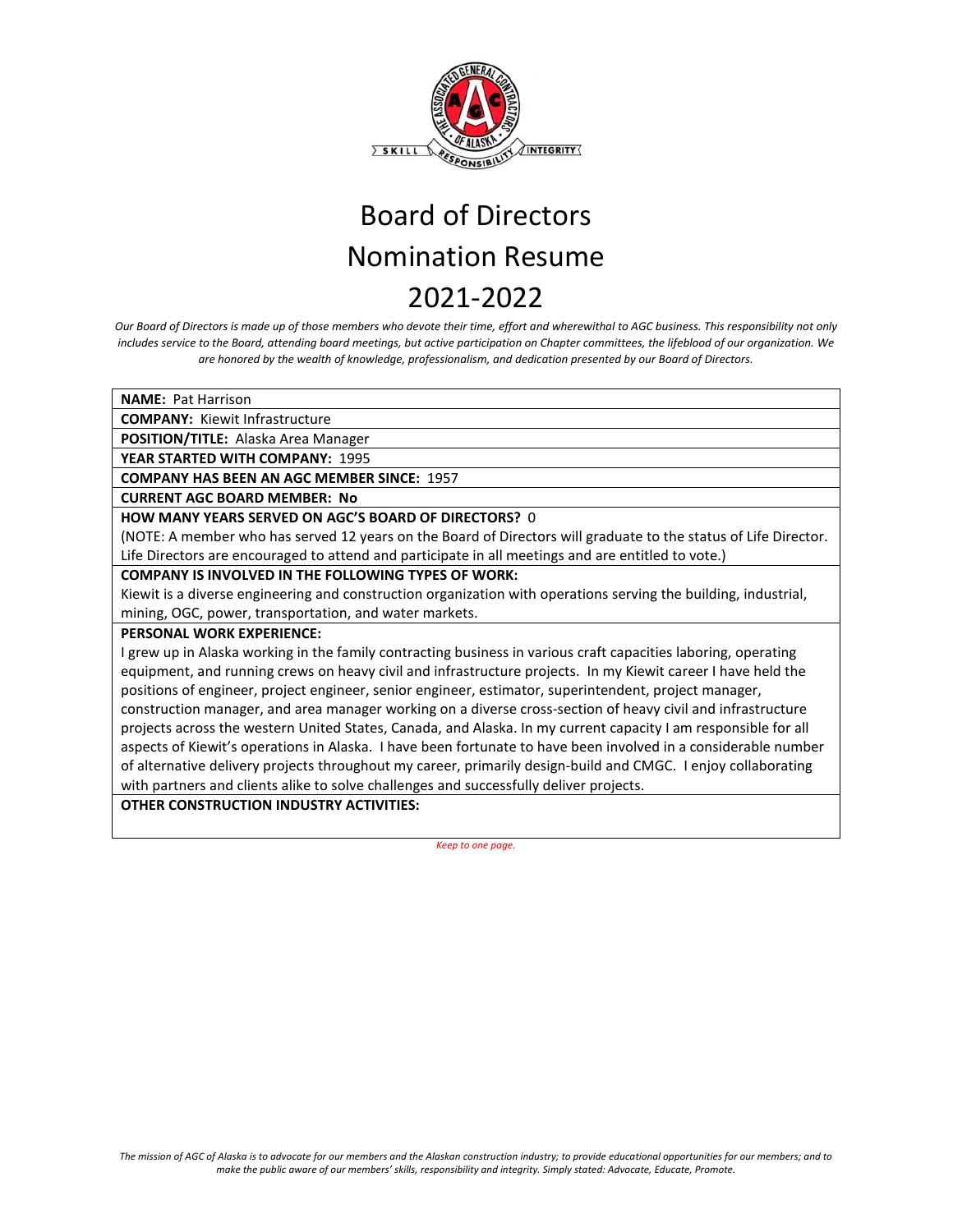

*Our Board of Directors is made up of those members who devote their time, effort and wherewithal to AGC business. This responsibility not only includes service to the Board, attending board meetings, but active participation on Chapter committees, the lifeblood of our organization. We are honored by the wealth of knowledge, professionalism, and dedication presented by our Board of Directors.*

**NAME:** Brennan Walsh

**COMPANY:** STG Inc & Alaska Crane

**POSITION/TITLE:** President

**YEAR STARTED WITH COMPANY:** 2001

**COMPANY HAS BEEN AN AGC MEMBER SINCE:** 2008

**CURRENT AGC BOARD MEMBER:** Yes

## **HOW MANY YEARS SERVED ON AGC'S BOARD OF DIRECTORS?** 2 (2019-2021)

(NOTE: A member who has served 12 years on the Board of Directors will graduate to the status of Life Director. Life Directors are encouraged to attend and participate in all meetings and are entitled to vote.)

## **COMPANY IS INVOLVED IN THE FOLLOWING TYPES OF WORK:**

STG Incorporated is a specialty remote Alaska construction company with the following core services:

Bulk Fuel System Installation

Pile Foundation Installation

Waterfront & Erosion Mitigation

Civil Construction

Microgrids

Communication Tower Construction

Crane Services

Bridges and Elevated Walkways

Wind Turbine Installation

Specialty Logistics

#### **PERSONAL WORK EXPERIENCE:**

Brennan has over 19 years of experience working in Western Alaska making challenging infrastructure projects a reality for many rural communities. He has a background in civil engineering from the University of Nevada Reno and has built his career working in the construction industry. He started working at STG when he was still in college as a yard hand and has served many roles since moving into his current position as President in 2016.

As President of STG and Alaska Crane, Brennan works diligently to enable his team with the tools to deliver excellent craftsmanship, pursue innovation, embrace collaboration, and ensure everyone gets home safe. He strongly believes in being good stewards of the land and environment and is proud of the responsible building practices at STG and Alaska Crane.

#### **OTHER CONSTRUCTION INDUSTRY ACTIVITIES:**

Through STG, Brennan takes great pleasure in sponsoring and supporting both the Calista College Intern program, as well as the Excel Alaska intern program. Over the years he has been involved with the Yukon-Kuskokwim Workforce group and has participated with the advisory board for both the UAA Welding program, and the AGC of America Project Manager Course. Additionally, Brennan supports the Adopt-A-Highway initiative encouraging STG and Alaska Crane employees to participate in this community cleanup at least 3 times per year. Brennan also participates in many of the AGC sponsored events throughout the year.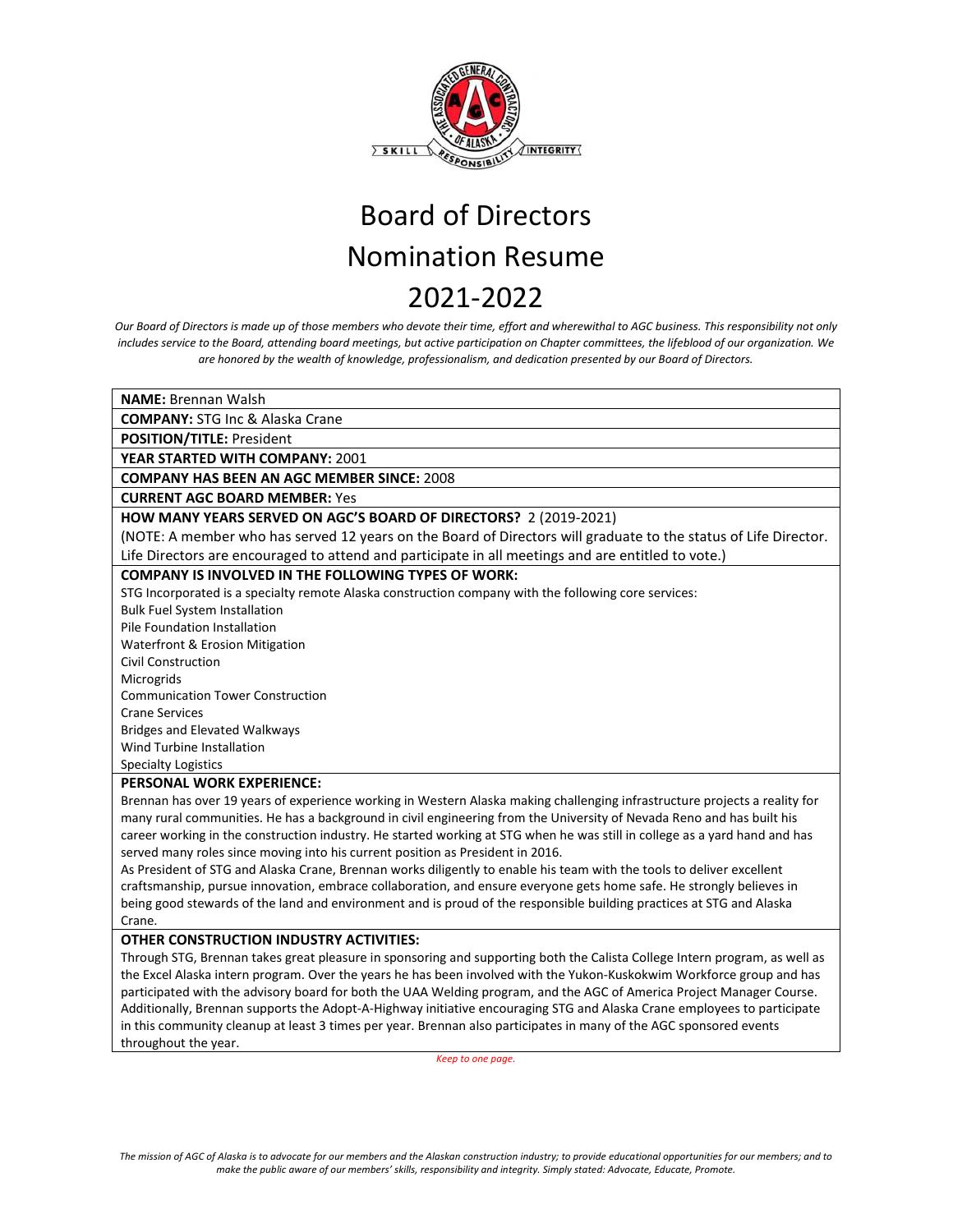

*Our Board of Directors is made up of those members who devote their time, effort and wherewithal to AGC business. This responsibility not only includes service to the Board, attending board meetings, but active participation on Chapter committees, the lifeblood of our organization. We are honored by the wealth of knowledge, professionalism, and dedication presented by our Board of Directors.*

**NAME:** Brian Midyett

**COMPANY:** STG Pacific, LLC

**POSITION/TITLE:** President

**YEAR STARTED WITH COMPANY:** 2017

**COMPANY HAS BEEN AN AGC MEMBER SINCE:** 2017

**CURRENT AGC BOARD MEMBER:** Yes

**HOW MANY YEARS SERVED ON AGC'S BOARD OF DIRECTORS?** 9

(NOTE: A member who has served 12 years on the Board of Directors will graduate to the status of Life Director. Life Directors are encouraged to attend and participate in all meetings and are entitled to vote.)

### **COMPANY IS INVOLVED IN THE FOLLOWING TYPES OF WORK:**

Foundation work, Pile Driving, Drilled Shafts, Bridge Construction, Building Construction, Military Facilities, Civil Work and Design Build structures. Primary Focus on Federal clients including: USACE, Air Force, Missile Defense, Coast Guard, USFWS, Bureau of Reclamation and USFS.

## **PERSONAL WORK EXPERIENCE:**

30+ years in the construction industry starting with a carpentry apprenticeship then moving to management positions working for Large General Contractors, Consulting firms and ANC's. Work Performed in Hawaii, Alaska, Texas, Arizona, Florida and the West Coast. Program management experience in large design build facilities and Oil and Gas industry. Consultant work on Mega Projects (AK LNG, ASAP). Currently working as the President of STG Pacific and Brice Builders both Calista 8a Subsidiary companies.

## **OTHER CONSTRUCTION INDUSTRY ACTIVITIES:**

PMP Certified, Board Member for 9 previous years with AGC Alaska. Current Co- Chair of the USACE/AGC committee and member of the Finance committee. Serving as the Treasurer on the AGC Executive Board. Additional years of membership and participation in Hawaii with GCA Hawaii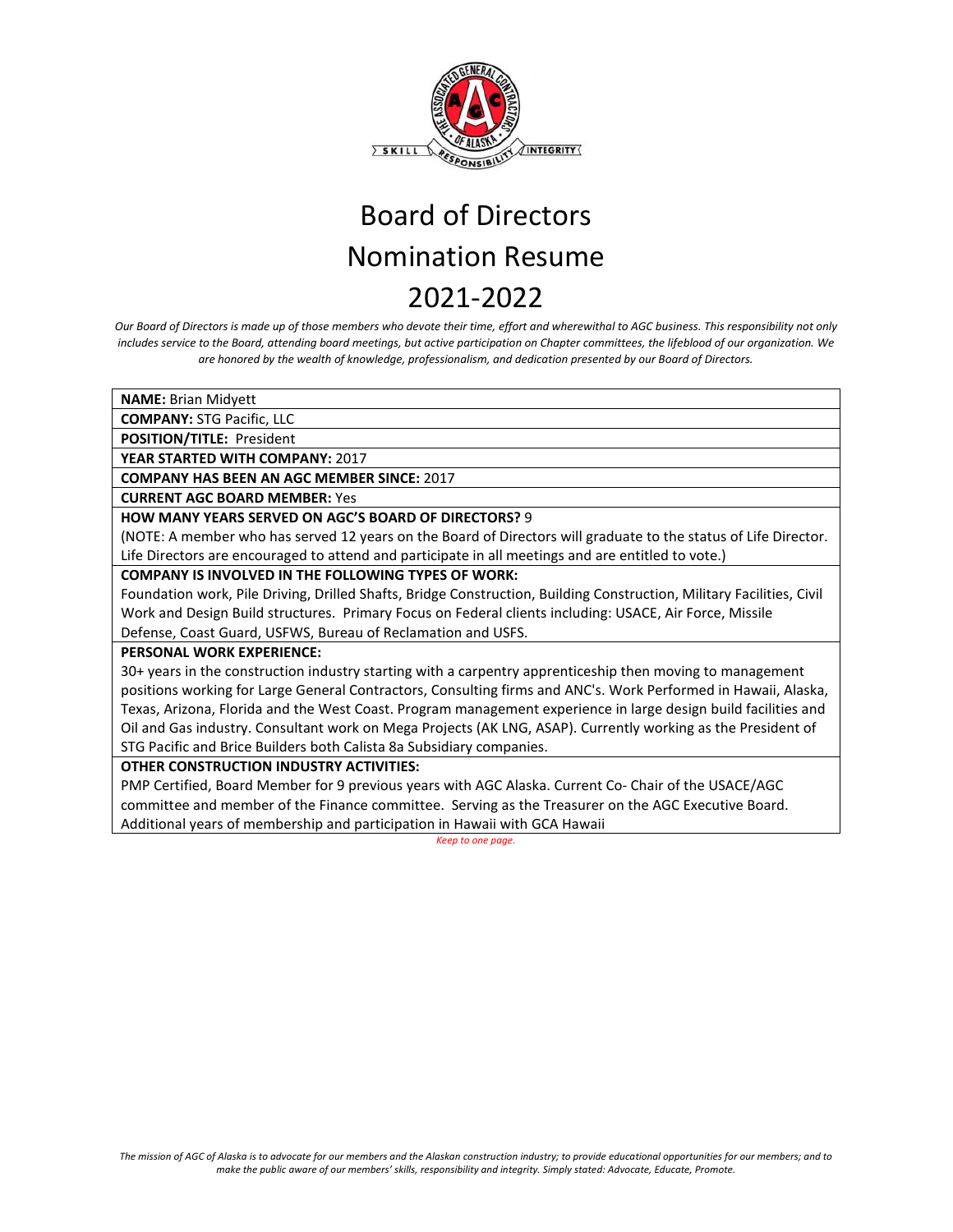

*Our Board of Directors is made up of those members who devote their time, effort and wherewithal to AGC business. This responsibility not only includes service to the Board, attending board meetings, but active participation on Chapter committees, the lifeblood of our organization. We are honored by the wealth of knowledge, professionalism, and dedication presented by our Board of Directors.* 

**NAME:** Steve Rowe

**COMPANY:** Swalling General Contractors, LLC

**POSITION/TITLE**: Owner, Operations Manager/Safety Program Manager

**YEAR STARTED WITH COMPANY:** 2015

**COMPANY HAS BEEN AN AGC MEMBER SINCE:** 2015

**CURRENT AGC BOARD MEMBER:** No

## **HOW MANY YEARS SERVED ON AGC'S BOARD OF DIRECTORS?** 0

(NOTE: A member who has served 12 years on the Board of Directors will graduate to the status of Life Director. Life Directors are encouraged to attend and participate in all meetings and are entitled to vote.)

## **COMPANY IS INVOLVED IN THE FOLLOWING TYPES OF WORK:**

Heavy civil, bridges, marine/docks, and vertical construction.

PERSONAL WORK EXPERIENCE:

Steve Rowe is a longtime Alaskan with 20 years of experience as a Laborer, General Foreman, Superintendent, Safety Manager, and Operations Manager. From 2005–2016, Steve worked as a Construction Safety Specialist, reshaping safety programs at Watterson Construction, SNC Lavalin, and Cornerstone General Contractors.

Steve joined Swalling in June of 2016 to help form Swalling General Contractors, LLC (SGC), with co-owners Brian Van Abel and Paul Swalling. As an equal owner of SGC, Steve wears many hats, including those of Operations Manager, Safety Program Manager, and sometimes Superintendent. As the company's chief operating officer, he oversees all day-to-day administrative and operational functions, including bonding/insurance, budgeting, human resources, payroll, and fleet management.

Steve manages the Swalling Safety Program, project-specific safety and disruption mitigation plans, oversight of work crews and subcontractors, field inspections, safety-related trainings and meetings, new hire orientation, drug program management, new safety procedure introduction, SWPPP, safety audits, and numerous other project-related tasks.

Steve has more than 75 safety-specific certifications, including: AK-CESCL, First Aid/CPR, AED Training, Rigging Safety, Hazwoper 40-hour, Erosion & Sediment, Level 1 Fire Extinguisher Permit, Rescue Team Leader, Fire Stop Training, Hilti Training, Asbestos Recognition, and numerous OHSA designations. He is a Construction Health and Safety Technician (CHST), Safety Trained Supervisor (STS), Construction Safety Specialist (University of Washington), and General Industry Specialist (University of Washington). He is eligible to be an Occupational Health and Safety Technologist (OHST), and he is working toward a degree in Occupational Health & Safety from Columbia Southern University

## **OTHER CONSTRUCTION INDUSTRY ACTIVITIES:**

A three-time recipient of the AGC of Alaska Individual Award for Safety Excellence (2015, 2014, and 2013), Steve is a leader in Alaska construction safety who also provides safety consulting services through his other company, Better Safety Record (BSR). His efforts to bolster safety programs for general and specialty contractors have improved safety on individual projects and for entire companies that work across Alaska. Steve is also a regular presenter on safety related topics at industry conferences and other events. At the annual Alaska Governor's Safety & Health Conference, he has taught "Managing Multiple Programs," "Emergency Planning & Fall Protection," and other segments of the OSHA 10-Hour Course. He has also provided safety instruction through the AGC's various programs.

*Keep to one page.* 

*The mission of AGC of Alaska is to advocate for our members and the Alaskan construction industry; to provide educational opportunities for our members; and to make the public aware of our members' skills, responsibility and integrity. Simply stated: Advocate, Educate, Promote.*